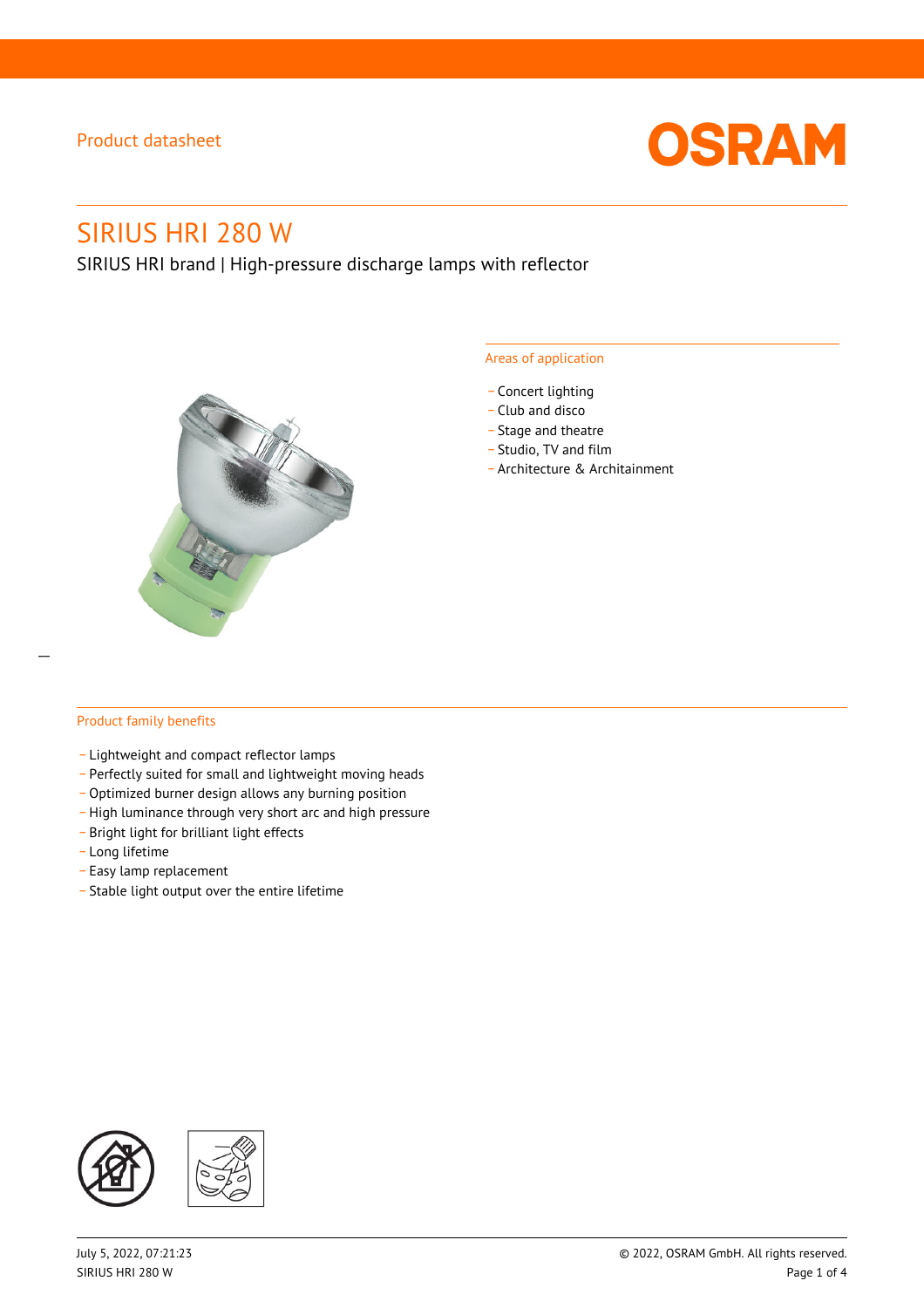#### Technical data

#### **Electrical data**

| Nominal wattage        | 280.00 W  |
|------------------------|-----------|
| <b>Nominal current</b> | 4 A       |
| Ignition voltage       | $2.5$ kVp |
| Nominal voltage        | 70.0 V    |

### **Photometrical data**

| <b>Nominal luminous flux</b> | 11500 lm |
|------------------------------|----------|
| Color temperature            | 7800 K   |
| Color rendering index Ra     | 78       |
| Maximum color temperature    | 7800 K   |

# **Light technical data**

| Focal length             | 35.5 mm    |
|--------------------------|------------|
| Aperture window, maximum | $5x3.8$ mm |

### **Dimensions & weight**



| <b>Diameter</b> | 51.0 mm  |
|-----------------|----------|
| Length          | 54.5 mm  |
| Arc length      | $0.9$ mm |

#### **Lifespan**

**Lifespan** 2000 h

# **Capabilities**

| <b>Burning position</b> | Anv    |
|-------------------------|--------|
| Cooling                 | Forced |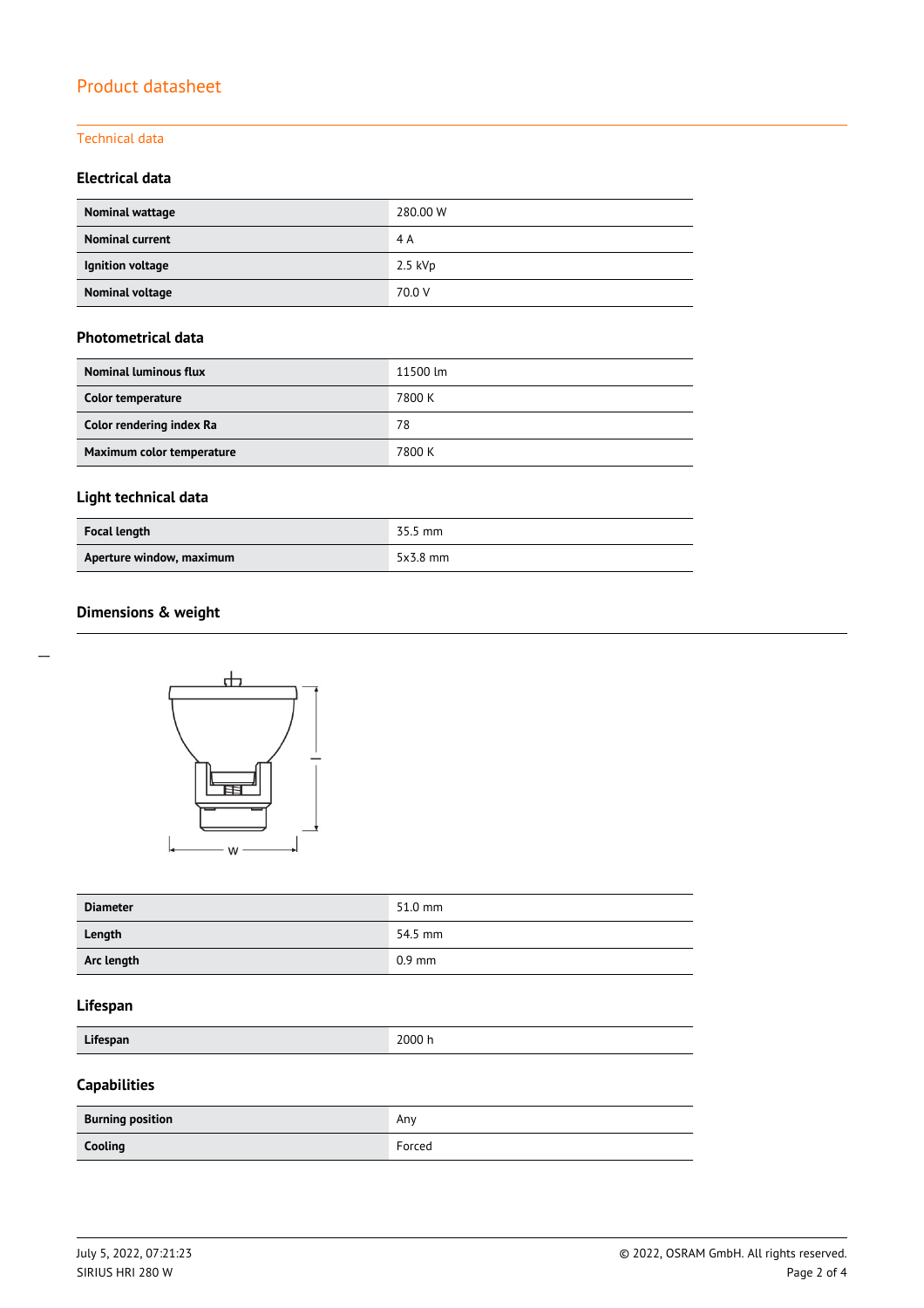#### **Certificates & standards**

**EEI – Energy Label** A

#### **Environmental information**

# **Information according Art. 33 of EU Regulation (EC) 1907/2006 (REACh)**

| Date of Declaration               | 07-04-2022                                    |  |  |
|-----------------------------------|-----------------------------------------------|--|--|
| <b>Primary Article Identifier</b> | 4008321734303   4008321810342   4052899110397 |  |  |
| Candidate List Substance 1        | No declarable substances contained            |  |  |
| Declaration No. in SCIP database  | In work                                       |  |  |